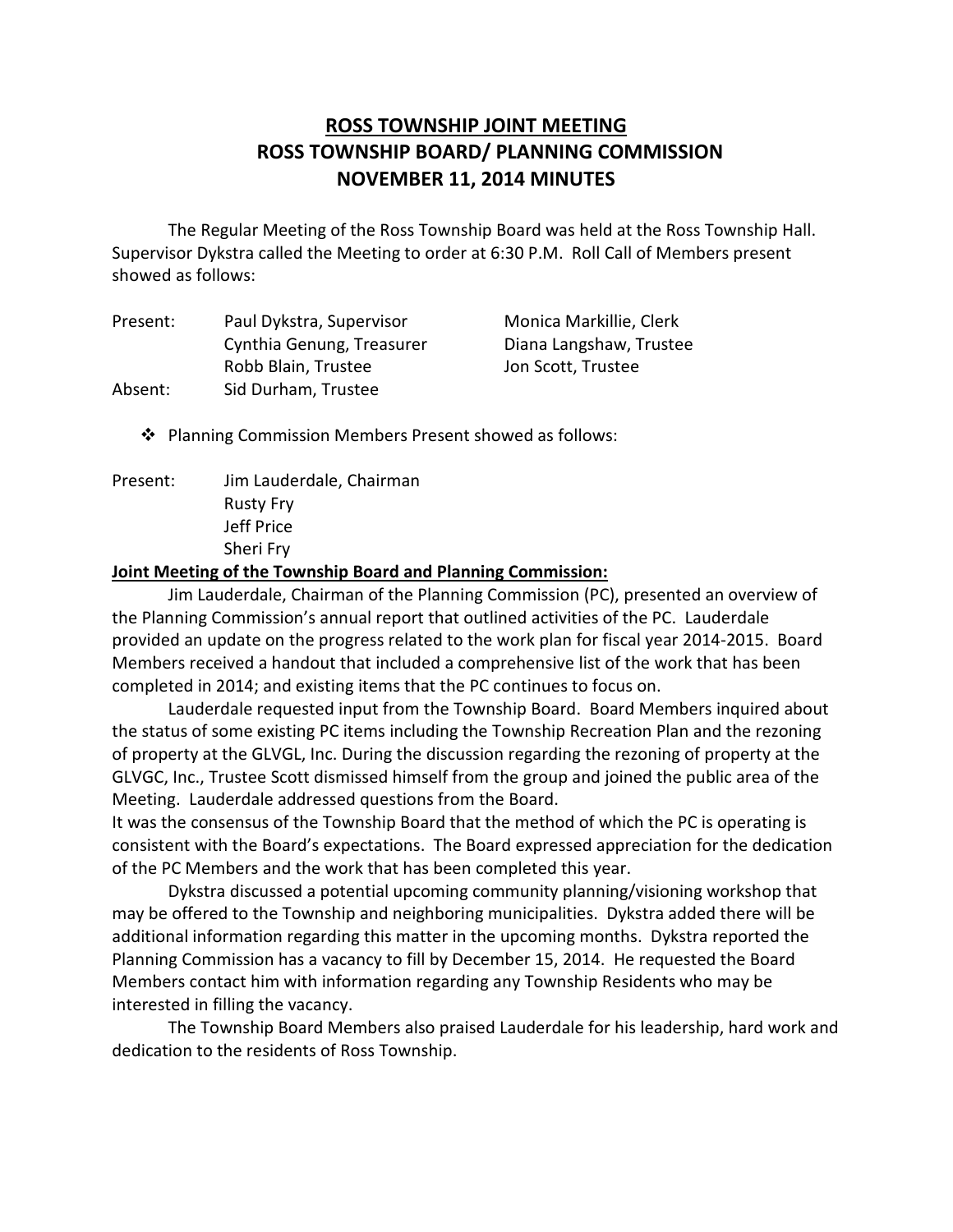#### **Approval of Township Board Agenda:**

 Motion by Langshaw to approve the amended Agenda which includes the revision of the minute report date from September 9, 2014 to October 9, 2014; and adding to the Consent Agenda, item IV. Amended Township Board Minutes of September 9, 2014. The motion was seconded by Scott and **carried.** 

## **Approval of the Consent Agenda:**

 Motion by Langshaw to approve the amended Consent Agenda which includes the Township Board Minutes of October 9, 2014, the Treasurer's Report for October, 2014, the bills paid and payable for November, 2014 and the amended minutes of the September 9, 2014 Township Board Meeting. The motion was seconded by Scott and **carried.** 

#### **Reports:**

#### Fire Dept.:

Genung reported the Annual Haunted House took place on October 25<sup>th</sup>. Genung stated the event was a huge success with the highest turnout since the Fire Dept. began sponsoring the event.

#### Ordinance Enforcement Report:

 Dykstra reviewed the Ordinance Enforcement Report for October, 2014 (see attached). Police Report:

 Dykstra reviewed the Kalamazoo County Sheriff's Dept. Report for October, 2014 (see attached).

#### Supervisor's Report:

 Dykstra reviewed the supervisor's Report dated November 11, 2014. Dykstra provided an update on a few of the items listed in the report including the Township emergency sirens, Township Building and the status of the Island Cove Acres proposed bridge project. Dykstra addressed questions from the Board.

#### Parks Committee:

 continues to consult with the Kalamazoo County Parks Department. He added the two priorities in proceeding with the development of the trail system are educating the community and fund raising. He reported the first meeting of the Parks and Recreation Committee will take place this Thursday, November 13, 2014. Scott offered an invitation to the Board to attend the Meeting. Scott provided an update on the Parks and Rec Committee. Scott stated the Committee

#### **Old Business:**

#### Building-firehouse update:

 Dykstra stated he has consulted with Terry Schley, Architect who designed the Richland Township Hall and Firehouse; and Howard Ovebeek, Architect who designed the new Comstock Township Firehouse. Dykstra reported he has also consulted with Representatives from Tower Pinkster, the Firm that provided the Township with floor plans and cost estimates in 2012. It was noted while the Board received architectural drawings from Tower Pinkster, blue prints were never received. Dykstra added he toured Comstock Township's Firehouse and consulted with the Comstock Township Supervisor, Ann Niewenhuis, to obtain feedback on the architectural services and building services for their new facility. Dykstra stated he would like to request proposals from the three Architecture firms to determine what it would cost to obtain blue prints for a new Township Building and Firehouse.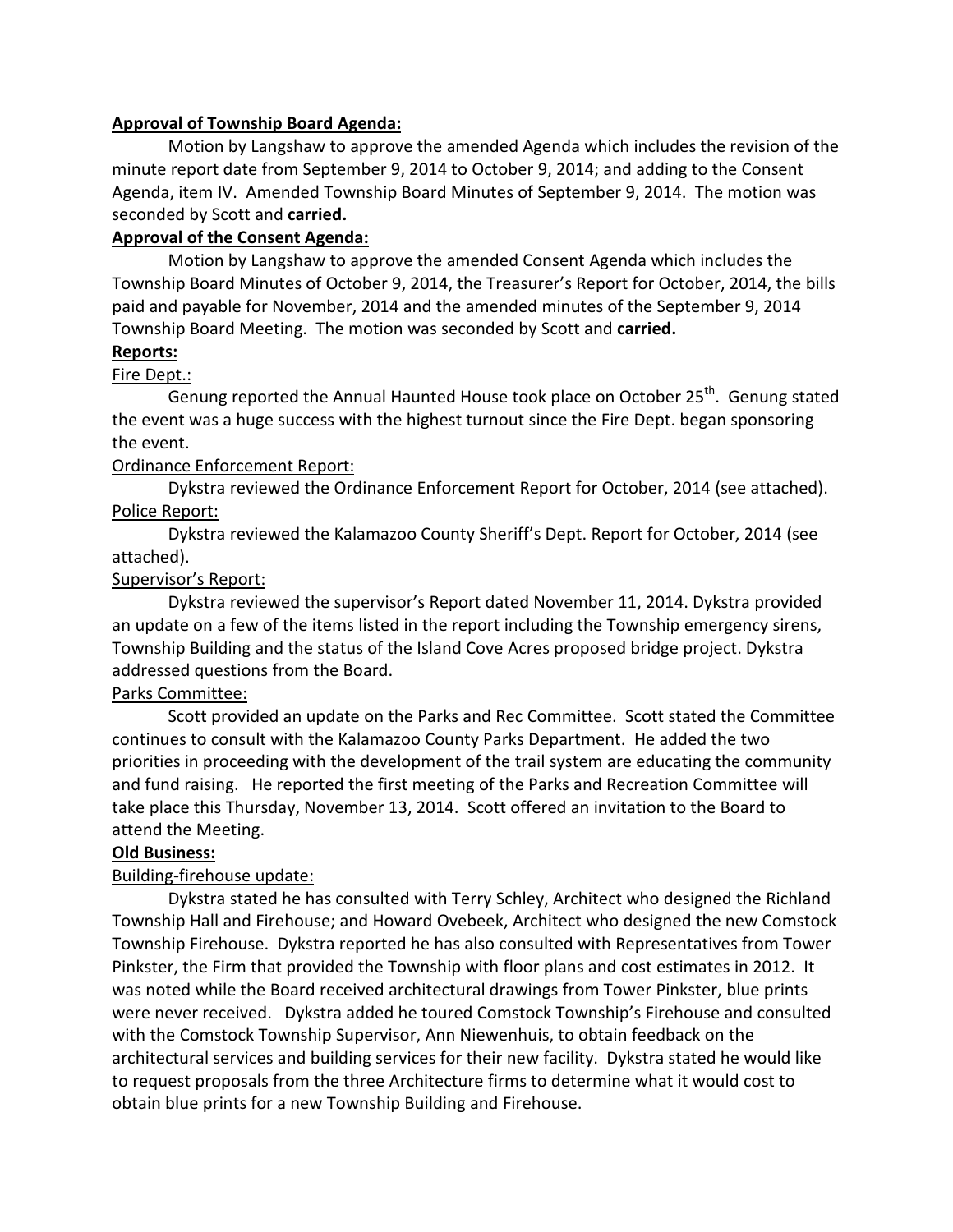Motion by Markillie to grant Dykstra the authority to request proposals for the cost to obtain blue prints for a new Township Building and Firehouse from Architects Howard Overbeek and Maxwell, Tower Pinkster, and Terry Schley. The motion was seconded by Genung and **carried**.

## Township Warning Sirens:

 Dykstra reported he contacted West Shore Services regarding the warning sirens located within the Township. Dykstra stated the Township has three warning sirens (1) Gull Lake Island boat landing area (2) 38<sup>th</sup> St. near Sherman Lake Drive and (3) the Village of Augusta. He added only two of three sirens are functional noting the siren on 38<sup>th</sup> St. near Sherman Lake Dr. has failed. Dykstra requested the authority to obtain a proposal from West Shore Services for the cost to repair the siren located on 38<sup>th</sup> St. near Sherman Lake Drive.

 Motion by Genung to have Dykstra request a bid from West Shore Services for the cost to repair the siren located on 38<sup>th</sup> Street near Sherman Lake Drive. The motion was seconded by Markillie and **carried.** 

## Island Cove Acers SAD-Adoption of Resolution of Tentative Intent:

 Motion by Markillie to adopt the Island Cove Acers Private Road Bridge Project Resolution of Tentative Intent to make the Improvement, Designate the Special Assessment District, and Schedule the first Public Hearing for December 9, 2014. The motion was seconded by Scott. Roll Call Cote Showed: Blain-aye, Genung-aye, Dykstra-aye, Markillie-aye, Langshaw-aye and Scott-aye. The motion **carried with all ayes.** 

Rubick Property (Dangerous Structure)-Schedule Enforcement Hearing for 12-9-14:

 Motion by Genung to schedule the Township Board Enforcement Hearing for the Rubick Property located at 16511 East C Avenue for December 9, 2014. The motion was seconded by Scott and **carried.** 

#### Request to accept resignation of Robb Blain from Planning Commission:

 Motion by Genung to accept the Resignation of Robb Blain from the Planning Commission effective 10-31-14. The motion was seconded by Langshaw and **carried. New Business:** 

Request for Adoption of Proposed Ordinance No. 195 (Zoning Ordinance Text Amendments:

 Motion by Scott to adopt Ordinance No. 195 which includes Zoning Ordinance Text Amendments of various sections of the Zoning Ordinance. The motion was seconded by Blain. Roll Call Vote showed: Blain-aye, Genung-aye, Dykstra-aye, Markillie-aye, Scott-aye and Langshaw-aye. The motion **carried with all ayes.** 

# Request for "Distribution" of the Proposed Revised Amendment to the Ross Township Master Plan Future Land Use Map:

 Motion by Markillie to approve the distribution of the proposed revised amendment to the Ross Township Master Plan Future Land Use Map. The Motion was seconded by Blain and **Carried**.

# Set Date for 2015-2016 Budget Workshop:

 workshop for February 6, 2014. It was the Consensus of the Board to tentatively schedule the Ross Township budget

Ross Township Park Update-Trees, Landscaping at Lakefront, Pump, etc.:

 facilitated the closing of the park (removal of buoys, winterizing of restrooms, etc.) Dykstra The Board discussed the condition of the Ross Township Park. Dykstra reported he